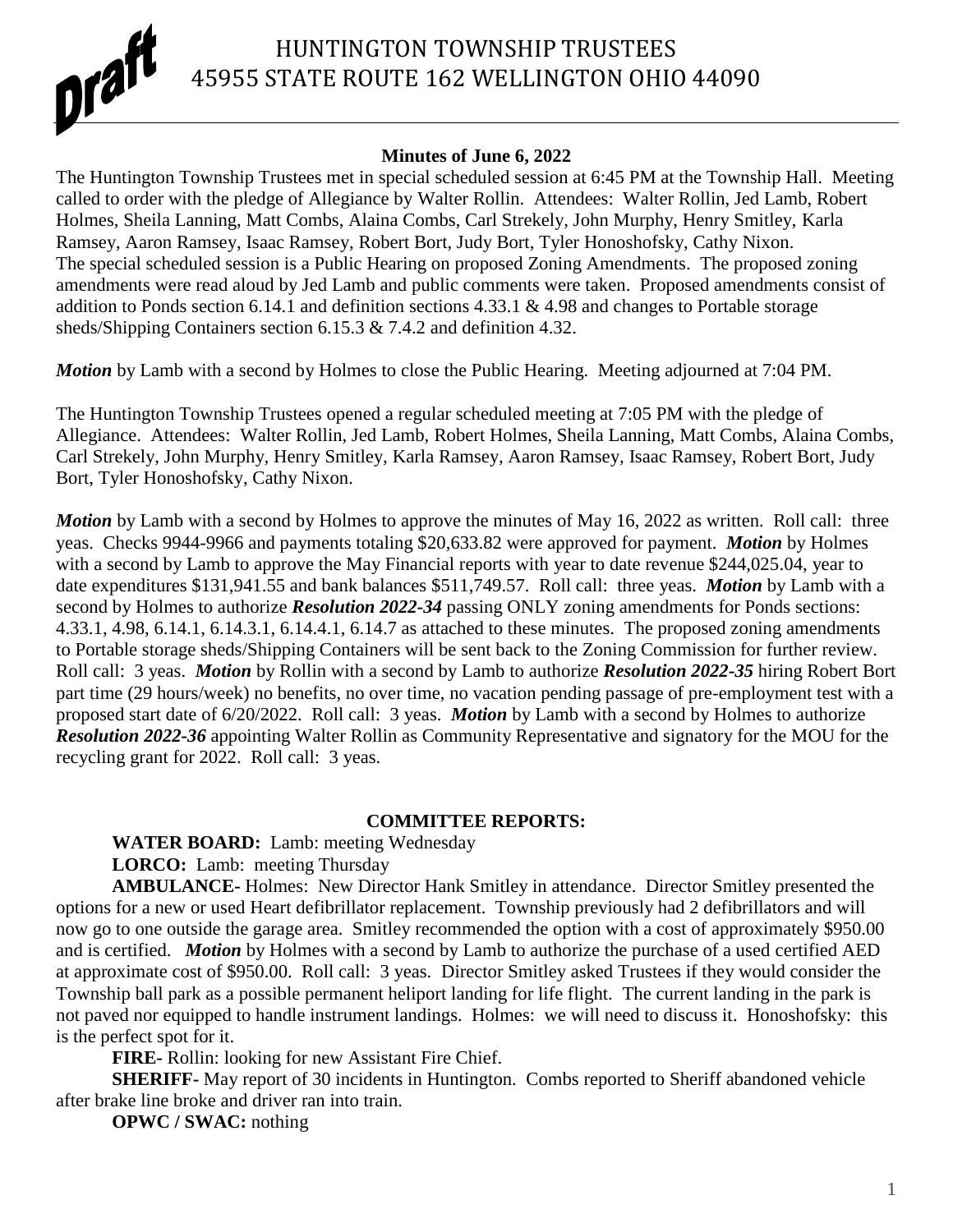# HUNTINGTON TOWNSHIP TRUSTEES 45955 STATE ROUTE 162 WELLINGTON OHIO 44090

**ZONING-** Lanning: Doloris O'Connor given Resolution book and brief overview of ZBA. Lyn Ickes resigned from Zoning Commission. Forwarded email to Combs of request for signed permit from 26793 West Road.

### **OFFICE ON AGING-** Rollin:

**CEMETERY-** Rollin: talked to 3 contractors about work for expanding the Cemetery. Holmes: is Dean Rollin willing to sell adjacent property for expansion. Rollin: Dean Rollin declined to sell property and no word back from TC Energy on variance request.

**ROADS and EQUIPMENT:** Combs: Asked Sarver and Melway for quotes on chip and seal. Holmes: still need to get bid together with help of Lorain County Engineer.

**RECYCLING-** Lanning: the 2022 Community incentive grant is \$1,407.45, need to determine what to apply for. Sent pictures of from Lorain County Beautiful Day (formerly Pride Day) to Brandi at the county.

**EMPLOYEES-** Lamb: Asked Aaron Ramsey to attend, he is applying to be a student, summer part time employee. Discussion on Aaron and his experience in mowing and weed whacking. *Motion* by Lamb with a second by Holmes to hire Aaron Ramsey part time for summer help. Rate of pay is \$13.00 hour up to 29 hours per week. Roll call: 3 yeas. Lanning to provide paperwork and Aaron to start as soon as he is available.

#### **PREVIOUS BUSINESS:**

Holmes: Talked to Tom Williams about new garage and getting money from County. Mr. Williams suggested we do it before the money runs out. Setting up a meeting with Commissioner Lundy to discuss. Lamb: talked to Star builders about new garage. There are lots that goes into a new building including hiring either an Architect or Project Manager and going out to bid. No matter what amount of money we consider it is likely to cost more in today's environment. Show a boat storage building recently put up for \$65.00 a square foot or almost \$600,000.00. Need to come up with more money or change our design. Holmes: bond it out after we squeeze Commissioners for more money. Combs: how about the idea of renovating the existing recycling building. Might be less costly. Lamb: Can the County do design work. Rollin: Fire District asked the County and they said no. Holmes: also called LMRE for application for grant for money. Combs: did not take NIMS test yet, Lamb suggest he take it in the winter.

#### **NEW BUSINESS:**

County Health Care department had new benefit cards sent. Ohio Cooperative purchasing certificate is free again this year. Transportation Advisory Committee meeting is 6/16. OPERS sent new rules for employers.

#### **CORRESPONDENCE/ ANNOUNCEMENTS**

Ruritan e-letter and Lorain County free Clinic Spring Edition 2022 newsletter received. Lanning: call from new resident 6/1/22 that he went to Historical on Memorial Sunday because he read it on the website and it was closed. The website needs update. Lamb: Asked Frances Rollin if the Historical Society would want to put a phone number on the website. Frances Rollin: The Historical has not been able to meet, will talk to Ernie Hartman. Walter Rollin: gave some ambulance folks a tour of the Historical and there are dead flies everywhere. Does Jill DeMarco clean up there? Lanning: she does not clean up there because she does not have a key. Frances Rollin: did you see the leaking roof up there too. Combs to look into the roof situation.

## **PUBLIC PARTICIPATION**

Carl Strekely: larger gravel put down on Stewart road is much better. Combs: it is holding up really well and slowing people down. Tyler Honoshofsky: Where we at with ditch in front of my home. I was told by deceased employee Dennis Finkel that he would look at recommending a solution to hill grade in front of Baker Road home with possible installation of culvert pipe. Saw that neighbor Butch (Robert Holmes) had culvert pipe installed and no one has determined how to remedy my home. Discussion on water flow on Baker Road and possible solutions to allow Mr. Honoshofsky to mow his property. Lamb and Combs will go to look at property and discuss. Combs: no problem with us putting in tile but you might lose the hill.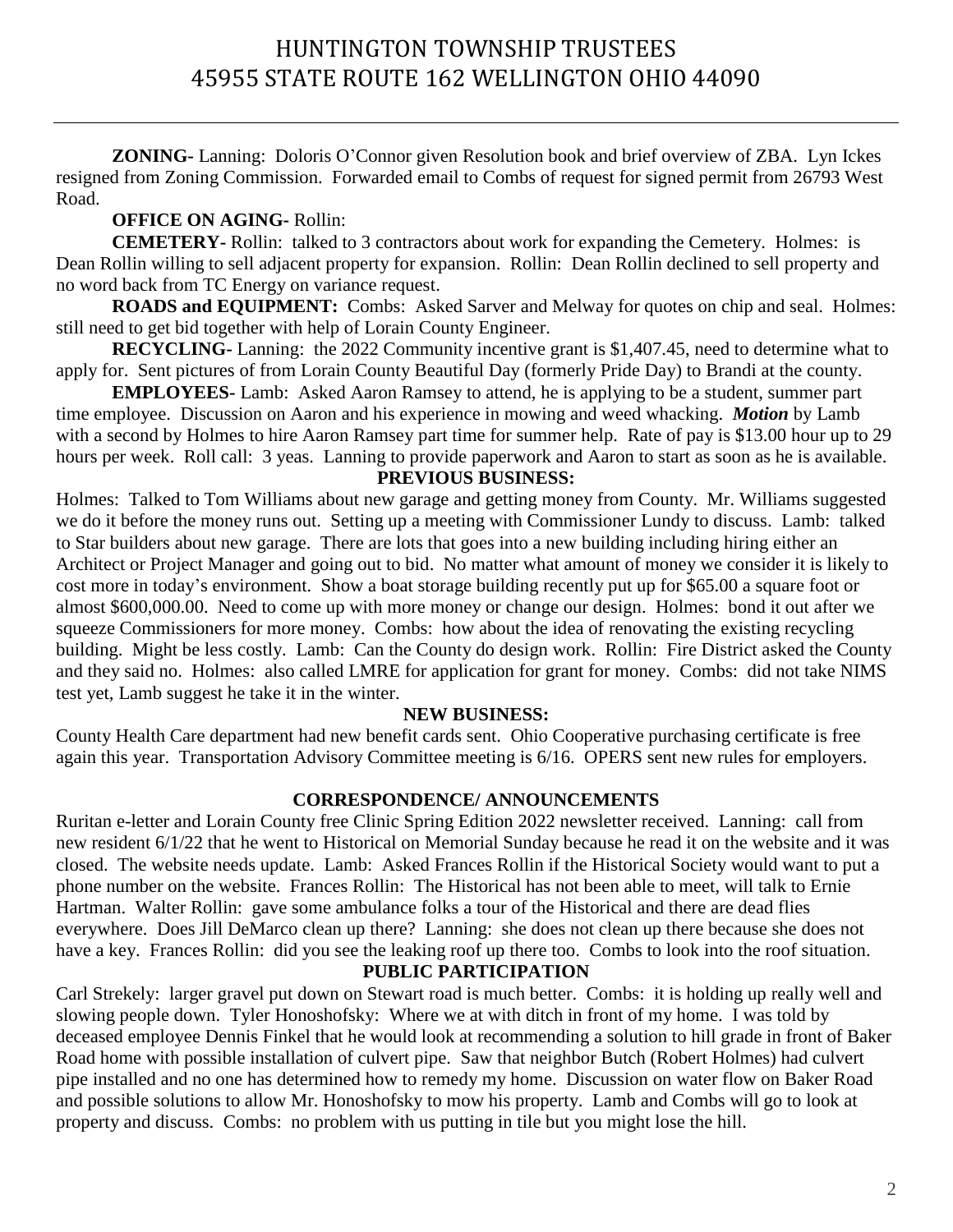# HUNTINGTON TOWNSHIP TRUSTEES 45955 STATE ROUTE 162 WELLINGTON OHIO 44090

*Motion* by Holmes with a second by Lamb to adjourn. All favorable, meeting adjourned at 8:12 PM.

Signed Chairman

Attest, Fiscal Officer